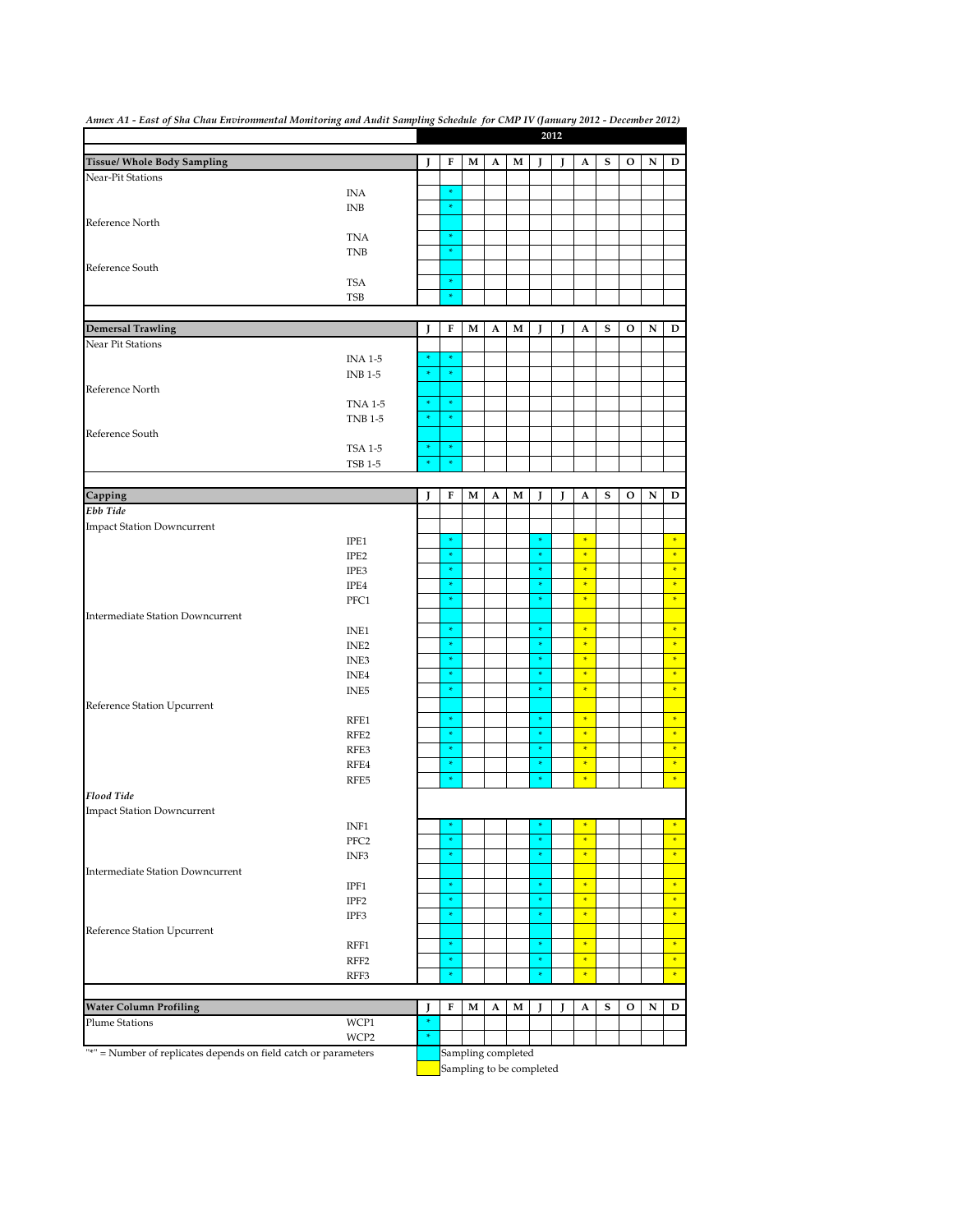*Annex A2 - East of Sha Chau Environmental Monitoring and Audit Sampling Schedule for CMP V (January 2012 - February 2014)*

| Annex A2 - East of Sha Chau Environmental Monitoring and Audit Sampling Schedule for CMP V (January 2012 - February 2014) |                 |              |             |              |              |              |             | 2012 |              |                                    |              |                                    |                                    |                                    |                                    |                                    |                                    |                                    |                                    | 2013        |                                    |                                    |              |             |               |                                    | 2014                               |
|---------------------------------------------------------------------------------------------------------------------------|-----------------|--------------|-------------|--------------|--------------|--------------|-------------|------|--------------|------------------------------------|--------------|------------------------------------|------------------------------------|------------------------------------|------------------------------------|------------------------------------|------------------------------------|------------------------------------|------------------------------------|-------------|------------------------------------|------------------------------------|--------------|-------------|---------------|------------------------------------|------------------------------------|
| <b>Pit Specific Sediment Chemistry</b>                                                                                    | Code            | $\mathbf{I}$ | $\mathbf F$ | $\mathbf{M}$ | $\mathbf{A}$ | $\mathbf{M}$ | $\mathbf I$ | n    | $\mathbf{A}$ | S                                  | $\mathbf{O}$ | ${\bf N}$                          | D                                  | $\blacksquare$                     | $\mathbf F$                        | $\mathbf{M}$                       | $\mathbf{A}$                       | $\mathbf M$                        | $\mathbf I$                        | $\mathbf I$ | $\mathbf{A}$                       | ${\bf S}$                          | $\mathbf{O}$ | ${\bf N}$   | D             | П                                  | $\,$ $\,$ $\,$ $\,$                |
| Active-Pit                                                                                                                |                 |              |             |              |              |              |             |      |              |                                    |              |                                    |                                    |                                    |                                    |                                    |                                    |                                    |                                    |             |                                    |                                    |              |             |               |                                    |                                    |
|                                                                                                                           | <b>ESC-NPDA</b> |              |             |              |              |              |             |      | $\ast$       | $\ast$                             | $\ast$       | $\rightarrow$                      | $\ast$                             | $\ast$                             | $\ast$                             | $\ast$                             | $\ast$                             | $\ast$                             | $\ast$                             | $\ast$      | $\ast$                             | $\ast$                             | $\ast$       | $\ast$      | $\ast$        | $\ast$                             | $\blacktriangleright$              |
|                                                                                                                           | <b>ESC-NPDB</b> |              |             |              |              |              |             |      | $\ast$       | $\frac{1}{2}$                      | $\ast$       | $\ast$                             | $\ast$                             | $\ast$                             | $\ast$                             | $\ast$                             | $\ast$                             | $\left\vert \mathbf{z}\right\vert$ | $\ast$                             | $\ast$      | $\ast$                             | $\ast$                             | $\ast$       | $\ast$      | $\ast$        | $\left\vert \mathbf{s}\right\vert$ | $\rightarrow$                      |
| Pit-Edge                                                                                                                  |                 |              |             |              |              |              |             |      |              |                                    |              |                                    |                                    |                                    |                                    |                                    |                                    |                                    |                                    |             |                                    |                                    |              |             |               |                                    |                                    |
|                                                                                                                           | <b>ESC-NEDA</b> |              |             |              |              |              |             |      | $\ast$       | $\ast$                             | $\ast$       | $\mathbf{R}$                       | $\left\vert \mathbf{z}\right\vert$ | $\left\vert \mathbf{z}\right\vert$ | $\ast$                             | $\ast$                             | $\ast$                             | $\ast$                             | $\ast$                             | $\ast$      | $\ast$                             | $\ast$                             | $\ast$       | $\ast$      | $\ast$        | $\ast$                             | $\rightarrow$                      |
|                                                                                                                           | <b>ESC-NEDB</b> |              | *           |              | *            | *            | *           | *    | $\ast$       | $\left\vert \mathbf{v}\right\vert$ | $\ast$       | $\left\vert \mathbf{v}\right\vert$ | $\left\vert \mathbf{z}\right\vert$ | $\left\vert \mathbf{v}\right\vert$ | $\left\vert \mathbf{s}\right\vert$ | $\left\vert \mathbf{s}\right\vert$ | $\left\vert \mathbf{s}\right\vert$ | $\left\vert \mathbf{v}\right\vert$ | $\left\vert \mathbf{v}\right\vert$ | $\ast$      | $\left\vert \mathbf{s}\right\vert$ | $\left\vert \mathbf{s}\right\vert$ | $\ast$       | $\ast$      | $\ast$        | $\langle \mathbf{x} \rangle$       | $\rightarrow$                      |
| Near-Pit                                                                                                                  |                 |              |             |              |              |              |             |      |              |                                    |              |                                    |                                    |                                    |                                    |                                    |                                    |                                    |                                    |             |                                    |                                    |              |             |               |                                    |                                    |
|                                                                                                                           | <b>ESC-NNDA</b> |              | *           |              |              |              |             |      | $\ast$       | $\ast$                             | $\ast$       | $\ast$                             | $\ast$                             | $\left\vert \mathbf{z}\right\vert$ | $\ast$                             | $\ast$                             | $\ast$                             | $\ast$                             | $\ast$                             | $\ast$      | $\ast$                             | $\ast$                             | $\ast$       | $\ast$      | $\ast$        | $\left\vert \mathbf{v}\right\vert$ | $\rightarrow$                      |
|                                                                                                                           | <b>ESC-NNDB</b> |              |             |              |              |              |             |      | $\ast$       | $\ast$                             | $\ast$       | $\ast$                             | $\ast$                             | $\left\vert \mathbf{z}\right\vert$ | $\left\vert \mathbf{x}\right\vert$ | $\ast$                             | $\ast$                             | $\ast$                             | $\ast$                             | $\ast$      | $\ast$                             | $\frac{1}{N}$                      | $\ast$       | $\ast$      | $\ast$        | $\left\vert \mathbf{v}\right\vert$ | $\rightarrow$                      |
|                                                                                                                           |                 |              |             |              |              |              |             |      |              |                                    |              |                                    |                                    |                                    |                                    |                                    |                                    |                                    |                                    |             |                                    |                                    |              |             |               |                                    |                                    |
| <b>Cumulative Impact Sediment Chemistry</b>                                                                               |                 |              | F           | M            | $\mathbf{A}$ | M            |             |      | $\mathbf{A}$ | S                                  | $\mathbf O$  | ${\bf N}$                          | D                                  |                                    | $\mathbf{F}$                       | M                                  | $\mathbf{A}$                       | M                                  |                                    |             | $\mathbf{A}$                       | S                                  | $\mathbf{O}$ | ${\bf N}$   | D             | П                                  | $\mathbf F$                        |
| Near-field Stations                                                                                                       |                 |              |             |              |              |              |             |      |              |                                    |              |                                    |                                    |                                    |                                    |                                    |                                    |                                    |                                    |             |                                    |                                    |              |             |               |                                    |                                    |
|                                                                                                                           | <b>ESC-RNA</b>  |              |             |              |              |              |             |      | $\ast$       |                                    |              |                                    | $\ast$                             |                                    | $\ast$                             |                                    |                                    |                                    | $\ast$                             |             | $\ast$                             |                                    |              |             | $\ast$        |                                    | $\rightarrow$                      |
|                                                                                                                           | <b>ESC-RNB</b>  |              |             |              |              |              |             |      | $\ast$       |                                    |              |                                    | $\star$                            |                                    | $\ast$                             |                                    |                                    |                                    | $\ast$                             |             | $\ast$                             |                                    |              |             | $\frac{1}{N}$ |                                    | $\left\vert \mathbf{v}\right\vert$ |
| Mid-field Stations                                                                                                        |                 |              |             |              |              |              |             |      |              |                                    |              |                                    |                                    |                                    |                                    |                                    |                                    |                                    |                                    |             |                                    |                                    |              |             |               |                                    |                                    |
|                                                                                                                           | <b>ESC-RMA</b>  |              | ×           |              |              |              |             |      | $\ast$       |                                    |              |                                    | $\ast$                             |                                    | $\ast$                             |                                    |                                    |                                    | $\ast$                             |             | $\ast$                             |                                    |              |             | $\ast$        |                                    | $\left\vert \mathbf{v}\right\vert$ |
|                                                                                                                           | <b>ESC-RMB</b>  |              |             |              |              |              |             |      | $\ast$       |                                    |              |                                    | $\ast$                             |                                    | $\ast$                             |                                    |                                    |                                    | $\ast$                             |             | $\ast$                             |                                    |              |             | $\ast$        |                                    | $\left\vert \mathbf{s}\right\vert$ |
| Capped Pit Stations                                                                                                       |                 |              |             |              |              |              |             |      |              |                                    |              |                                    |                                    |                                    |                                    |                                    |                                    |                                    |                                    |             |                                    |                                    |              |             |               |                                    |                                    |
|                                                                                                                           | <b>ESC-RCA</b>  |              |             |              |              |              |             |      | $\ast$       |                                    |              |                                    | $\ast$                             |                                    | $\ast$                             |                                    |                                    |                                    | $\frac{1}{N}$                      |             | $\star$                            |                                    |              |             | $\ast$        |                                    | $\left\vert \mathbf{v}\right\vert$ |
|                                                                                                                           | <b>ESC-RCB</b>  |              | *           |              |              |              |             |      | $\star$      |                                    |              |                                    | $\star$                            |                                    | $\frac{1}{2}$                      |                                    |                                    |                                    | $\ast$                             |             | $\mathbf{a}_\mathrm{f}$            |                                    |              |             | $\frac{1}{N}$ |                                    | $\left\vert \mathbf{v}\right\vert$ |
| Far-Field Stations                                                                                                        |                 |              |             |              |              |              |             |      |              |                                    |              |                                    |                                    |                                    |                                    |                                    |                                    |                                    |                                    |             |                                    |                                    |              |             |               |                                    |                                    |
|                                                                                                                           | <b>ESC-RFA</b>  |              | *           |              |              |              |             |      | $\ast$       |                                    |              |                                    | $\ast$                             |                                    | $\ast$                             |                                    |                                    |                                    | $\ast$                             |             | $\ast$                             |                                    |              |             | $\ast$        |                                    | $\vert\psi\vert$                   |
|                                                                                                                           | <b>ESC-RFB</b>  |              |             |              |              |              |             |      | $\ast$       |                                    |              |                                    | $\ast$                             |                                    | $\ast$                             |                                    |                                    |                                    | $\ast$                             |             | $\ast$                             |                                    |              |             | $\ast$        |                                    | $\left\vert \mathbf{z}\right\vert$ |
| Ma Wan Station                                                                                                            |                 |              |             |              |              |              |             |      |              |                                    |              |                                    |                                    |                                    |                                    |                                    |                                    |                                    |                                    |             |                                    |                                    |              |             |               |                                    |                                    |
|                                                                                                                           | MW1             |              | *           |              |              |              |             |      | $\ast$       |                                    |              |                                    | $\ast$                             |                                    | $\left\vert \mathbf{x}\right\vert$ |                                    |                                    |                                    | $\ast$                             |             | $\ast$                             |                                    |              |             | $\frac{1}{2}$ |                                    | $\langle \mathbf{x} \rangle$       |
|                                                                                                                           |                 |              |             |              |              |              |             |      |              |                                    |              |                                    |                                    |                                    |                                    |                                    |                                    |                                    |                                    |             |                                    |                                    |              |             |               |                                    |                                    |
| <b>Sediment Toxicity Tests</b>                                                                                            |                 | $\mathbf I$  | $\mathbf F$ | $\mathbf{M}$ | $\mathbf{A}$ | $\mathbf{M}$ |             |      | $\mathbf{A}$ | ${\bf S}$                          | $\mathbf O$  | ${\bf N}$                          | $\mathbf D$                        |                                    | $\mathbf F$                        | $\mathbf{M}$                       | $\mathbf{A}$                       | M                                  |                                    |             | $\mathbf{A}$                       | ${\bf S}$                          | $\mathbf{O}$ | ${\bf N}$   | $\mathbf D$   | П                                  | $\overline{\mathbf{F}}$            |
| Near-Field Stations                                                                                                       |                 |              |             |              |              |              |             |      |              |                                    |              |                                    |                                    |                                    |                                    |                                    |                                    |                                    |                                    |             |                                    |                                    |              |             |               |                                    |                                    |
|                                                                                                                           | ESC-TDA         |              | *           |              |              |              |             |      | $\ast$       |                                    |              |                                    |                                    |                                    | $\ast$                             |                                    |                                    |                                    |                                    |             | $\ast$                             |                                    |              |             |               |                                    | $\frac{1}{2}$                      |
|                                                                                                                           | ESC-TDB         |              | *           |              |              |              |             |      | $\ast$       |                                    |              |                                    |                                    |                                    | $\ast$                             |                                    |                                    |                                    |                                    |             | $\ast$                             |                                    |              |             |               |                                    | $\left\vert \mathbf{v}\right\vert$ |
| <b>Reference Stations</b>                                                                                                 |                 |              |             |              |              |              |             |      |              |                                    |              |                                    |                                    |                                    |                                    |                                    |                                    |                                    |                                    |             |                                    |                                    |              |             |               |                                    |                                    |
|                                                                                                                           | <b>ESC-TRA</b>  |              | ×           |              |              |              |             |      | $\ast$       |                                    |              |                                    |                                    |                                    | $\ast$                             |                                    |                                    |                                    |                                    |             | $\ast$                             |                                    |              |             |               |                                    | $\left\vert \mathbf{v}\right\vert$ |
|                                                                                                                           | <b>ESC-TRB</b>  |              |             |              |              |              |             |      | $\ast$       |                                    |              |                                    |                                    |                                    | $\ast$                             |                                    |                                    |                                    |                                    |             | $\ast$                             |                                    |              |             |               |                                    | $\blacktriangleright$              |
| Ma Wan Station                                                                                                            |                 |              |             |              |              |              |             |      |              |                                    |              |                                    |                                    |                                    |                                    |                                    |                                    |                                    |                                    |             |                                    |                                    |              |             |               |                                    |                                    |
|                                                                                                                           | MW1             |              |             |              |              |              |             |      | $\ast$       |                                    |              |                                    |                                    |                                    | $\ast$                             |                                    |                                    |                                    |                                    |             | $\ast$                             |                                    |              |             |               |                                    | $\left\vert \mathbf{x}\right\vert$ |
|                                                                                                                           |                 |              | $\mathbf F$ |              |              |              |             |      |              | S                                  | $\Omega$     |                                    | D                                  |                                    | $\mathbf{F}$                       | $\mathbf{M}$                       |                                    |                                    |                                    |             |                                    |                                    |              |             |               |                                    | $\mathbf F$                        |
| <b>Tissue/ Whole Body Sampling</b>                                                                                        |                 |              |             | M            | $\mathbf{A}$ | M            |             |      | $\mathbf{A}$ |                                    |              | N                                  |                                    |                                    |                                    |                                    | $\mathbf{A}$                       | M                                  |                                    |             | $\mathbf{A}$                       | S                                  | $\mathbf{o}$ | $\mathbf N$ | D             |                                    |                                    |
| <b>Impact Stations</b>                                                                                                    | <b>ESC-INA</b>  |              |             |              |              |              |             |      | $\ast$       |                                    |              |                                    |                                    |                                    | $\ast$                             |                                    |                                    |                                    |                                    |             | $\ast$                             |                                    |              |             |               |                                    | $\blacktriangleright$              |
|                                                                                                                           | <b>ESC-INB</b>  |              |             |              |              |              |             |      | $\ast$       |                                    |              |                                    |                                    |                                    | $\ast$                             |                                    |                                    |                                    |                                    |             | $\ast$                             |                                    |              |             |               |                                    | $\left\vert \cdot \right\vert$     |
|                                                                                                                           |                 |              |             |              |              |              |             |      |              |                                    |              |                                    |                                    |                                    |                                    |                                    |                                    |                                    |                                    |             |                                    |                                    |              |             |               |                                    |                                    |
| Reference                                                                                                                 |                 |              |             |              |              |              |             |      |              |                                    |              |                                    |                                    |                                    |                                    |                                    |                                    |                                    |                                    |             |                                    |                                    |              |             |               |                                    |                                    |

ESC-TNA \* \* \* \* ESC-TNB \* \* \* \*

ESC-TSA \* \* \* \* ESC-TSB \* \* \* \*

| <b>Demersal Trawling</b>  |         | Æ. | M | $\mathbf{A}$ | M |  | $\mathbf{A}$  | S | $\mathbf{O}$ | N | D |              | $\mathbf{F}$  | M | A | M |  | A | S | $\Omega$ | N | D |              | - F          |
|---------------------------|---------|----|---|--------------|---|--|---------------|---|--------------|---|---|--------------|---------------|---|---|---|--|---|---|----------|---|---|--------------|--------------|
| <b>Impact Stations</b>    |         |    |   |              |   |  |               |   |              |   |   |              |               |   |   |   |  |   |   |          |   |   |              |              |
|                           | ESC-INA |    |   |              |   |  | $\mathbf{A}$  |   |              |   |   |              | ×             |   |   |   |  |   |   |          |   |   |              |              |
|                           | ESC-INB |    |   |              |   |  |               |   |              |   |   |              | $\rightarrow$ |   |   |   |  |   |   |          |   |   |              | $\mathbf{r}$ |
| <b>Reference Stations</b> |         |    |   |              |   |  |               |   |              |   |   |              |               |   |   |   |  |   |   |          |   |   |              |              |
|                           | ESC-TNA |    |   |              |   |  |               |   |              |   |   |              | $\mathbf{a}$  |   |   |   |  |   |   |          |   |   |              | $\ast$       |
|                           | ESC-TNB |    |   |              |   |  | $\rightarrow$ |   |              |   |   |              | $\rightarrow$ |   |   |   |  |   |   |          |   |   |              | $*$          |
|                           |         |    |   |              |   |  |               |   |              |   |   |              |               |   |   |   |  |   |   |          |   |   |              |              |
|                           | ESC-TSA |    |   |              |   |  | $\rightarrow$ |   |              |   |   |              | $\rightarrow$ |   |   |   |  |   |   |          |   |   |              | $\mathbf{R}$ |
|                           | ESC-TSB |    |   |              |   |  | $\rightarrow$ |   |              |   |   | $\mathbf{r}$ | $+$           |   |   |   |  |   |   |          |   |   | $\mathbf{A}$ | $*$          |

| Capping                     |          | $\mathbf{I}$ | $F \mid M \mid A \mid M$ |  | J | $\mathbf{J}$ | $\mathbf{A}$ | S | O N | $D \mid J$ |               |  |               | $F$   M   A   M   J   J   A   S   O   N   D   J |         |  |                         | $\mathbf{F}$                            |
|-----------------------------|----------|--------------|--------------------------|--|---|--------------|--------------|---|-----|------------|---------------|--|---------------|-------------------------------------------------|---------|--|-------------------------|-----------------------------------------|
| Ebb Tide                    |          |              |                          |  |   |              |              |   |     |            |               |  |               |                                                 |         |  |                         |                                         |
| <b>Impact Station</b>       |          |              |                          |  |   |              |              |   |     |            |               |  |               |                                                 |         |  |                         |                                         |
|                             | ESC-IPE1 |              |                          |  |   |              |              |   |     |            | $\ast$        |  | $\ast$        |                                                 | $\ast$  |  | $\frac{1}{N}$           | $\star$                                 |
|                             | ESC-IPE2 |              |                          |  |   |              |              |   |     |            | $\ast$        |  | $\ast$        |                                                 | $\ast$  |  | $\ast$                  | $\star$                                 |
|                             | ESC-IPE3 |              |                          |  |   |              |              |   |     |            | $\ast$        |  | $\ast$        |                                                 | $\ast$  |  | $\frac{1}{N}$           | $\star$                                 |
|                             | ESC-IPE4 |              |                          |  |   |              |              |   |     |            | $\ast$        |  | $\ast$        |                                                 | $\ast$  |  | $\frac{1}{N}$           | $\star$                                 |
|                             | ESC-IPE5 |              |                          |  |   |              |              |   |     |            | $\frac{1}{N}$ |  | $\ast$        |                                                 | $\ast$  |  | $\mathbf{s}_\mathrm{F}$ | $\left\vert \mathbf{w}\right\vert$      |
| <b>Intermediate Station</b> |          |              |                          |  |   |              |              |   |     |            |               |  |               |                                                 |         |  |                         |                                         |
|                             | ESC-INE1 |              |                          |  |   |              |              |   |     |            | $\frac{1}{2}$ |  | $\frac{1}{2}$ |                                                 | $\ast$  |  | $\ast$                  | $\left\vert \mathbf{s}\right\vert$      |
|                             | ESC-INE2 |              |                          |  |   |              |              |   |     |            | $\ast$        |  | $\frac{1}{N}$ |                                                 | $\ast$  |  | $\mathbf{s}_\mathrm{F}$ | $\left\vert \mathbf{a}\right\vert$      |
|                             | ESC-INE3 |              |                          |  |   |              |              |   |     |            | $\ast$        |  | $\frac{1}{N}$ |                                                 | $\star$ |  | $\star$                 | $\langle \mathbf{s}_\mathrm{f} \rangle$ |
|                             | ESC-INE4 |              |                          |  |   |              |              |   |     |            | $\frac{1}{N}$ |  | $\mathbf{s}$  |                                                 | $\star$ |  | $\star$                 | $\star$                                 |
|                             | ESC-INE5 |              |                          |  |   |              |              |   |     |            | $\frac{1}{2}$ |  | $\ast$        |                                                 | $\ast$  |  | $\frac{1}{N}$           | $\left\vert \Psi \right\vert$ .         |
| Reference Station           |          |              |                          |  |   |              |              |   |     |            |               |  |               |                                                 |         |  |                         |                                         |
|                             | ESC-RFE1 |              |                          |  |   |              |              |   |     |            | $\frac{1}{2}$ |  | $\ast$        |                                                 | $\ast$  |  | $\ast$                  | $\langle \Psi \rangle$                  |
|                             | ESC-RFE2 |              |                          |  |   |              |              |   |     |            | $\ast$        |  | $\ast$        |                                                 | $\ast$  |  | $\ast$                  | $\left\vert \mathbf{z}\right\vert$      |
|                             | ESC-RFE3 |              |                          |  |   |              |              |   |     |            | $\ast$        |  | $\ast$        |                                                 | $\ast$  |  | $\star$                 | $\mathbf{a}_\mathrm{F}$                 |
|                             | ESC-RFE4 |              |                          |  |   |              |              |   |     |            | $\ast$        |  | $\ast$        |                                                 | $\ast$  |  | $\frac{1}{2}$           | $\ast$                                  |
|                             | ESC-RFE5 |              |                          |  |   |              |              |   |     |            | $\star$       |  | $\star$       |                                                 | $\star$ |  | $\ast$                  | $\langle \mathbf{x} \rangle$            |
| Ma Wan Station              |          |              |                          |  |   |              |              |   |     |            |               |  |               |                                                 |         |  |                         |                                         |
|                             | MW1      |              |                          |  |   |              |              |   |     |            | $\ast$        |  | $\frac{1}{2}$ |                                                 | $\ast$  |  | $\ast$                  | $\langle \Psi \rangle$                  |
| <b>Flood Tide</b>           |          |              |                          |  |   |              |              |   |     |            |               |  |               |                                                 |         |  |                         |                                         |
| <b>Impact Station</b>       |          |              |                          |  |   |              |              |   |     |            |               |  |               |                                                 |         |  |                         |                                         |
|                             | ESC-IPF1 |              |                          |  |   |              |              |   |     |            | $\ast$        |  | $\ast$        |                                                 | $\ast$  |  | $\ast$                  | $\mathcal{H}_{\mathbb{C}}$              |
|                             | ESC-IPF2 |              |                          |  |   |              |              |   |     |            | $\frac{1}{2}$ |  | $\frac{1}{2}$ |                                                 | $\star$ |  | $\ast$                  | $\langle \Psi \rangle$                  |
|                             | ESC-IPF3 |              |                          |  |   |              |              |   |     |            | $\ast$        |  | $\frac{1}{2}$ |                                                 | $\star$ |  | $\ast$                  | $\star$                                 |
| <b>Intermediate Station</b> |          |              |                          |  |   |              |              |   |     |            |               |  |               |                                                 |         |  |                         |                                         |
|                             | ESC-INF1 |              |                          |  |   |              |              |   |     |            | $\star$       |  | $\star$       |                                                 | $\ast$  |  | $\ast$                  | $\star$                                 |
|                             | ESC-INF2 |              |                          |  |   |              |              |   |     |            | $\star$       |  | $\ast$        |                                                 | $\ast$  |  | $\star$                 | $\langle \Psi \rangle$                  |
|                             | ESC-INF3 |              |                          |  |   |              |              |   |     |            | $\ast$        |  | $\frac{1}{2}$ |                                                 | $\ast$  |  | $\star$                 | $\mathcal{H}^{\pm}$                     |
| Reference Station           |          |              |                          |  |   |              |              |   |     |            |               |  |               |                                                 |         |  |                         |                                         |
|                             | ESC-RFF1 |              |                          |  |   |              |              |   |     |            | $\ast$        |  | $\ast$        |                                                 | $\ast$  |  | $\ast$                  | $\left\vert \mathbf{s}\right\vert$      |
|                             | ESC-RFF2 |              |                          |  |   |              |              |   |     |            | $\ast$        |  | $\ast$        |                                                 | $\ast$  |  | $\ast$                  | $\mathbf{S}_{\mathrm{F}}$               |
|                             | ESC-RFF3 |              |                          |  |   |              |              |   |     |            | $\ast$        |  | $\ast$        |                                                 | $\star$ |  | $\ast$                  | $\star$                                 |
| Ma Wan Station              |          |              |                          |  |   |              |              |   |     |            |               |  |               |                                                 |         |  |                         |                                         |
|                             |          |              |                          |  |   |              |              |   |     |            | $\ast$        |  | $\ast$        |                                                 | $\ast$  |  | $\star$                 | $\mathcal{A}^{\pm}$                     |
|                             | MW1      |              |                          |  |   |              |              |   |     |            |               |  |               |                                                 |         |  |                         |                                         |